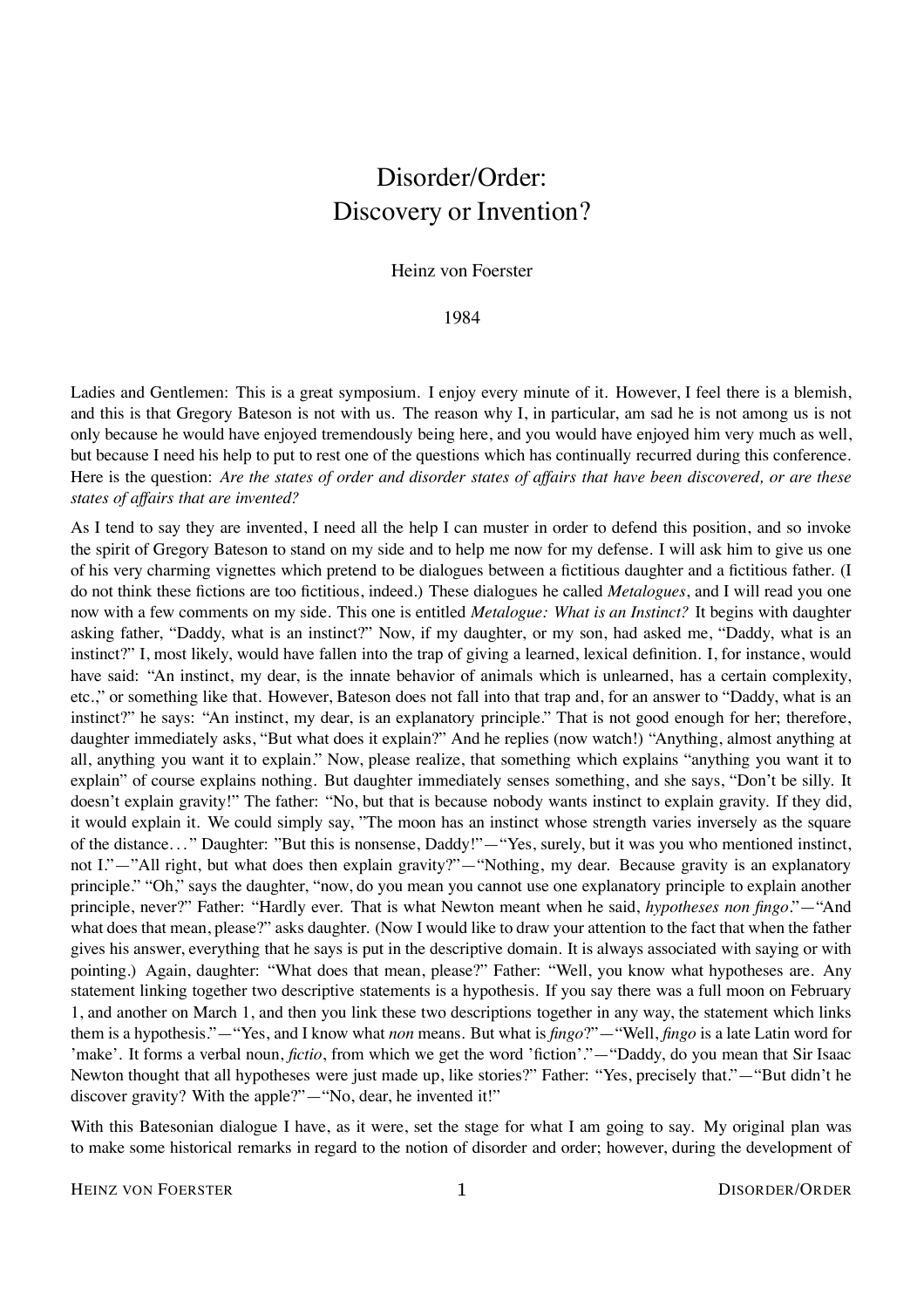this conference, I realized I should indeed shift my emphasis. There were two points which persuaded me to do this: one, I realized that we have the tremendous pleasure of having Michel Serres here, who is one of the eminent historians and could of course say much better anything historical than I could ever invent; the second point is that I am not the last speaker, and since I feel that this conference has historical significance and what I will say today will be obliterated tomorrow, I am very happy that, in their wisdom, the organizers of this conference have put Michel Serres as the last speaker; moreover, I hope he will satisfy Edgar Morin's request that the observer include himself in the observation, for he would then also be a contributor to the history of this conference.

To what, then, am I to address myself when I am not addressing myself to history? I shall shift from the historical to the epistemological, because I have the feeling that many of the questions that have been raised during this conference have an epistemological root. Nevertheless, with your permission, I will make two points, where I will have osculations with historical events regarding the notions of disorder and order, and this is when our topic touches a certain branch of poetry, namely, thermodynamics. These points I shall discuss because I have seen that, again and again during this symposium, notions which developed from an interaction between people in the scientific fields let us say, the thermodynamicists and others, a *lingo*, a language, a notation, evolved, which is being used here, alas, in a somewhat loose fashion, and I would like to recall for you the occasion on which these notions arose. After I have made these brief contacts with history just to see the perspectives, I will then try to show that the notions of disorder, order, and organization are conceptually linked to a general notion of computation. This will give me a platform, first to talk in quantitative terms about order and complexity, hence of those processes by which order, or complexity, is increased or decreased; but secondly—and this is the essential justification for my tying these notions to computation—to show that these measures are fully dependent upon the chosen framework (which turns out to be the language) in which these computations are carried out. In other words, the amount of order, or of complexity, is unavoidably tied to the language in which we talk about these phenomena. That is, in changing language, different orders and complexities are created, and this is the main point I would like to make.

Since a free choice is given to us which language we may use, we have moved this point into a cognitive domain, and I will reflect upon two types of cognition which I already touched upon in my introductory statement; namely, the problem of whether the states that we call "disorder and order" are states of affairs that are discovered or invented. When I take the position of *invention*, it becomes clear that the one who invents is of course responsible for his or her invention. At the moment when the notion of responsibility arises, we have the notion of *ethics*. I will then develop the fundamental notion of an ethics that refutes ordering principles attempting to organize the other by the injunction, "Thou shalt," and replace it by the organizational principle, that is, organizing oneself with the injunction "I shall." With this note I have given you a brief outline of my talk. Now, ladies and gentlemen, I can begin with my presentation!

First, I would like you to come with me to the year 1850. This is approximately the time when the First Law of Thermodynamics was well established, one understood the principle of conservation of energy, and the, Second Law of Thermodynamics was just in the making. What was observed and what was intriguing people very much at that time was an interesting experiment. I ask you to look with me please at the following fascinating state of affairs. Consider two containers, or reservoirs, of the same size. One is hot, and the other one is cool. Now you take these containers, put them together, fuse them, so to speak, and watch what happens. Spontaneously, without our doing anything to them, the cold container will become warmer, and the warmer will become colder. Now, you may say, "O.K., so what?" But, ladies and gentlemen, if you say, "so what?" to anything, you will not see anything.

The engineers (and as Mr. Prigogine has so properly said, thermodynamics was an engineering science), who were working with steam engines, heat engines, etc., were wondering about the efficiency of these machines. They knew very well that if one has a hot and a cold container, one can put between these two vessels a heat engine that will do some work for us, drilling, pumping, pulling, and things like that. But they also knew that the smaller the temperature difference between these two containers is, the less the chance of getting a heat engine going; this means that the possibility of changing heat into work becomes less and less as the temperatures of the two containers become more and more alike.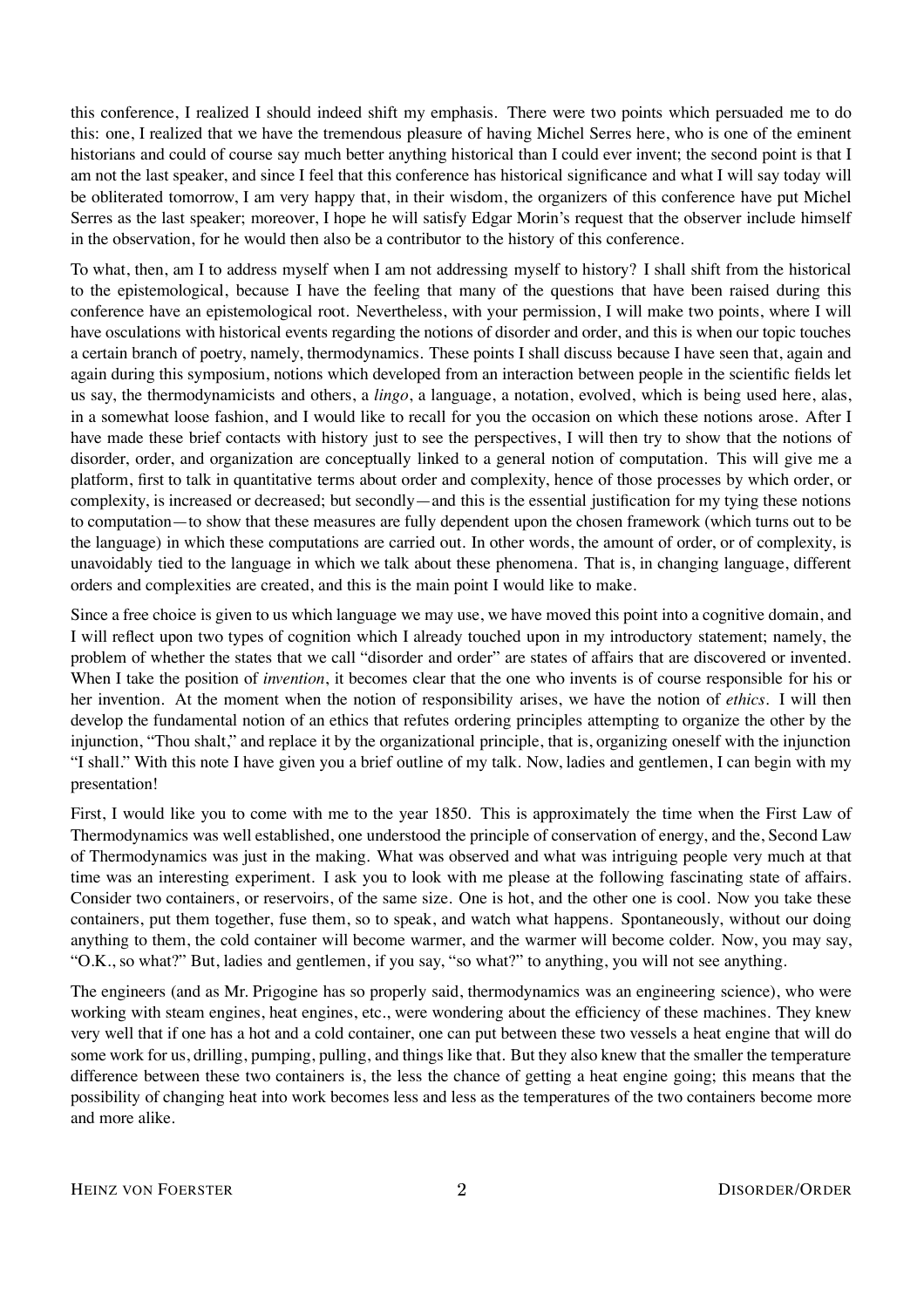When Clausius thought about that very carefully, he realized what is going on here: with the decrease in the difference between the two temperatures, the convertibility, the change, the turning of heat energy into work, becomes less and less possible. Therefore he wanted to give this possibility of being able to turn or to change heat into work a good and catchy name. At that time it was very popular to use Greek for neologisms. So he went to his dictionary and looked up the Greek for "change," and "turn. He found the word *trope*. "Aha," he said, "but I would like to talk about *not change*, because, you see, the longer these processes go on, the less heat can be turned into work." Now unfortunately, either he had a lousy dictionary, or he could not speak Greek very well, or he had friends who did not understand what he was talking about. Instead of calling it *utropy*, because *ou* is the Greek word for *non*, as in "Utopia" (no place)—and *utropy* is what he should have called his new concept—for some reason he called it "entropy," because he thought that *en* is the same as the Latin *in* and therefore means "no." That is why we are stuck with the wrong terminology. And what is worse, nobody checked it! An incredible state of affairs! So, in proper *lingo*, when these two containers are put together, the *utropy* of the two increases, because the possibility for changing, for transforming the heat into work becomes less and less.

A couple of years later, two gentlemen, one in Scotland, one in Austria, one in Edinburgh, the other in Vienna, one by the name of Clerk Maxwell, and the other by the name of Ludwig Boltzmann, were intrigued by a fascinating hypothesis, a hypothesis which was so crazy that most of their colleagues in the academic community refused even to talk about that stuff. They were contemplating whether it would be possible to think of matter as not being indefinitely divisible, so that at a particular level of subdivision, one could not subdivide any further. That is, one would be left with small pieces of mass. "Mass" is *moles* in Latin, and for a small thing, one puts on the diminutive suffix, which is *-cula*, and we get the hypothetical, "molecules" that would not allow further division.

Contemplate whether this hypothesis makes any sense at all. To put you into the perspective of that time, 1871 or 1872, Boltzmann, who was teaching in Vienna, occupied one chair in physics. The other chair belonged to Ernst Mach, whose name, I believe, is familiar to you. Mach went into the Boltzmann lectures, sitting in the last row of the big physics auditorium, and when Boltzmann used the word "molecule" in his lectures, Mach screamed from the last row, "Show me one!" Of course, at that time one could not show one; they were purely hypothetical. Anyway, these two gentlemen, Maxwell and Boltzmann, addressed themselves to the problem of whether we can indeed interpret some of the fundamental laws of physics as if matter were composed of elementary particles, the molecules. They succeeded. They showed that three fundamental quantities in thermodynamics could be expressed in terms of molecular properties. The one is pressure. It is interpreted as a hailstorm of molecules flying against the walls of a container. The kinetic energy, or the speed of the molecules, would determine temperature. And then they came to the notion of entropy, or *utropy*, as I would say, and here a fascinating thing happened.

They could not explain utropy in purely molecular terms, and had to make an appeal to the cognitive functions of the observer. This is the first time when, in science, the observer enters into his descriptive system. What was necessary in order to handle the notion of utropy, was to talk about the distinguishability of states of affairs. I will give you an example. Take again the two boxes which can be distinguished by their different temperatures: one at a high temperature, the other at a low temperature. Put them together so that they are fused. Now the hotter will become colder, and the colder slowly warmer, and as time goes on their distinction will be lost: they become more and more "confused." Better, the observer becomes "confused" because he will be unable to distinguish between the two containers, his confusion increasing with the increase of the utropy. Here you have one version of the Second Law of Thermodynamics: utropy increases with confusion. Or, as others may say: entropy increases with disorder.

Seeing the Fundamental Laws of Thermodynamics, which were originally formulated so as to account for a macroscopic phenomenology, to have—in turn—their foundation in a microscopic mechanics, stimulated questions about the potential and limits of these Fundamental Laws.

I can see Clerk Maxwell sitting there, dreaming up some mischief about how to defeat the Second Law of Thermodynamics: "Hmm, if I have two containers at equal temperature, what must go on between them so that, without external interference, the one gets hotter, while the other gets colder?" Or, if you wish, letting order (discriminability) emerge from disorder (indiscriminateness), i.e., reducing the entropy of the system. Maxwell, indeed, came up with a charming proposal by inventing a demon who would operate according to a well-defined rule. This demon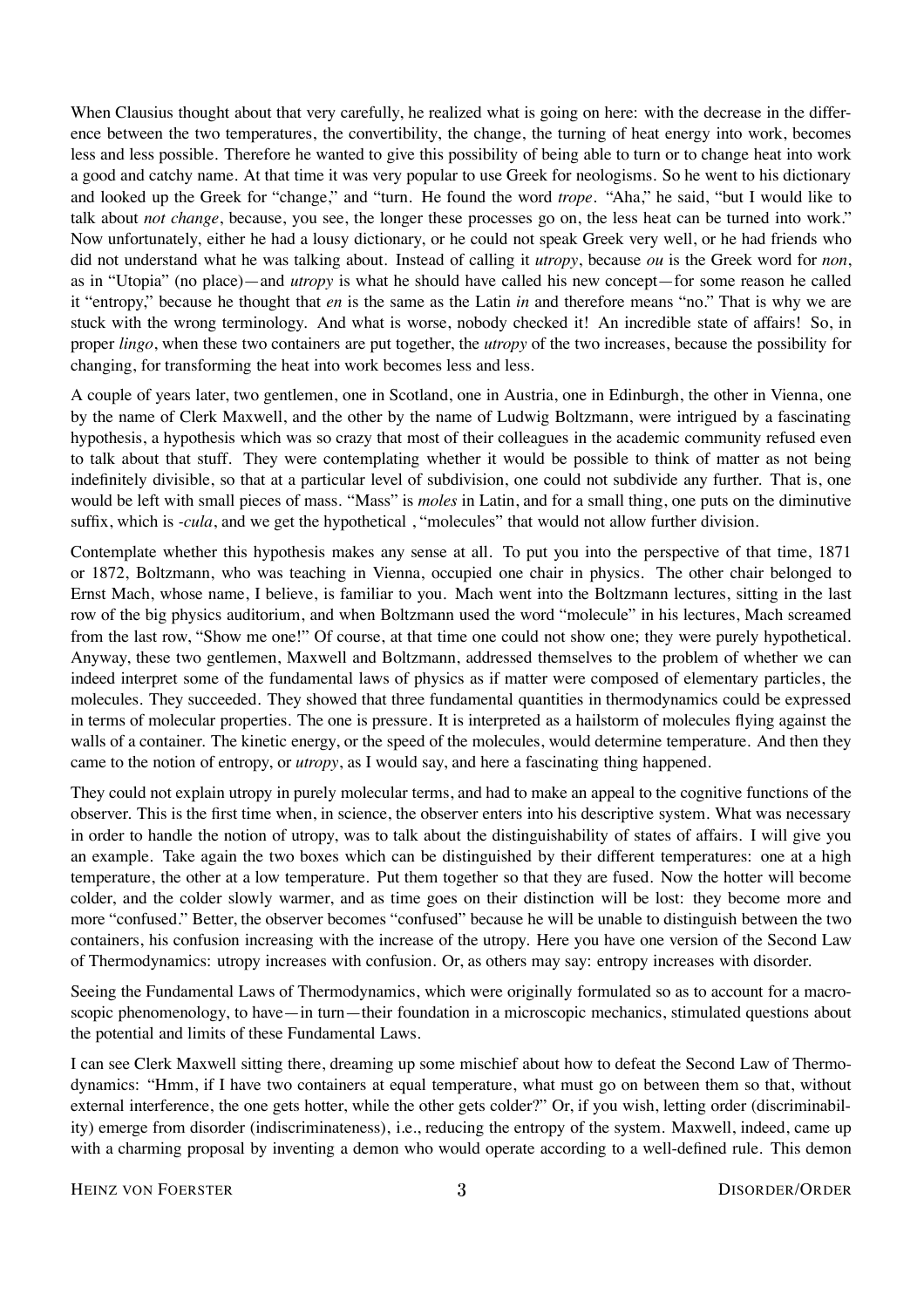is to guard a small aperture in the wall separating the two containers and to watch the molecules that come flying toward this aperture. He opens the aperture to let a molecule pass whenever a fast one comes from the cool side or a slow one comes from the hot side. Otherwise he keeps the aperture closed. Obviously, by this maneuver he gets the cool container cooler (for it loses all its "hot" molecules) and the hot container hotter (for it loses all its "cool" molecules), thus apparently upsetting the Second Law of Thermodynamics. So, Maxwell invented his famous demon, whose name is, of course, "Maxwell's Demon," and for quite a while it was thought he would indeed have defeated the Second Law. (Later on, however, it was shown—but that is quite irrelevant to my story—that indeed, the Second Law of Thermodynamics is upheld, even with the demon working. Because in order for the demon to judge whether these molecules are fast or slow, he must of course have a flashlight to see these molecules; but a flashlight has a battery, and batteries run out, and there of course goes the hope of having defeated the Second Law of Thermodynamics!)

But there is another point that I would like to make regarding this demon, and that is that he is the incorporation par excellence not only of any principle that generates distinctions and order, but also of a general notion of computation. One of the most fundamental concepts of computation, I submit, was developed in the thirties by the English mathematician Alan Turing. He exemplified his notion with the aid of a fictitious machine, a conceptual device, the internal states of which are controlled by one, and are controlling the other one of the machine's two external parts. The first one is a (theoretically infinite) long tape that is subdivided into equal-sized squares on which from a given alphabet (one may say "language"), erasable symbols can be written. The other part is a reading/writing head which scans the symbol on the square below it and, depending upon the machine's internal state, will either change this symbol or else leave it unchanged. After this it will move to the next square, either to the left or to the right, and finally will change its internal state. When these operations are completed, a new cycle can begin, with the head now reading the symbol on the new square. In a famous publication, Turing proved that this machine can indeed compute all computable numbers or, as I would say in reference to our topic, all "conceivable arrangements."<sup>1</sup>

What I would like now to demonstrate is that this machine—whose name is, of course, the "Turing Machine"—and Maxwell's demon are functional isomorphs or, to put it differently, that the machine's computational competence and the demon's ordering talents are equivalent. The purpose of my bringing up this equivalence is, as you may remember from my introductory comments, to associate with the notions of disorder, order, and complexity, measures that permit us to talk about different degrees of order, say: "More order here!" or "Less order there!", and to watch the processes that are changing these degrees.

Let us now quickly go through the exercise of this demonstration by comparing the machine's  $M$  and the demon's D actions during the five steps of one complete cycle. Step (i): M reads symbol, D watches molecule; (ii): M compares symbol with internal state,  $D$  compares molecule's speed with internal standard; (iii):  $M$  operates on symbol and tape,  $D$  on aperture, opening or closing it; (iv):  $M$  changes its internal states,  $D$  its internal standard; (v):  $M$  and  $D$  go back to (i). Q.E.D.

Knowing about this equivalence puts us in the position of transforming any ordering problem into a computational one. Consider, for instance, an arbitrary arrangement,  $A$ , and its representation on the tape of a Turing Machine by using a certain alphabet (language). What Turing showed is that there exists another tape expression, called the "description" of  $A$ , which, when used as the initial tape expression will allow the machine to compute from it the arrangement A. Let me now draw your attention to three measures (numbers). One is the length  $L(A)$  (that is, the number of squares) of the tape that is taken up by the arrangement A; the second is the length  $L(D)$  of A's description (the initial tape expression); and the third figure is  $N$ , the number of cycles the machine has to go through to compute the arrangement  $\vec{A}$  from its description  $\vec{D}$ .

Now we can collect some fruits from our intellectual investment into the notions of machines, demons, etc. I will describe just four:

<sup>1</sup> "On Computable Numbers with an Application to the Entscheidungsproblem," in *Proceedings of the London Mathematical Society* 2, no. 42 (1936), 230–65.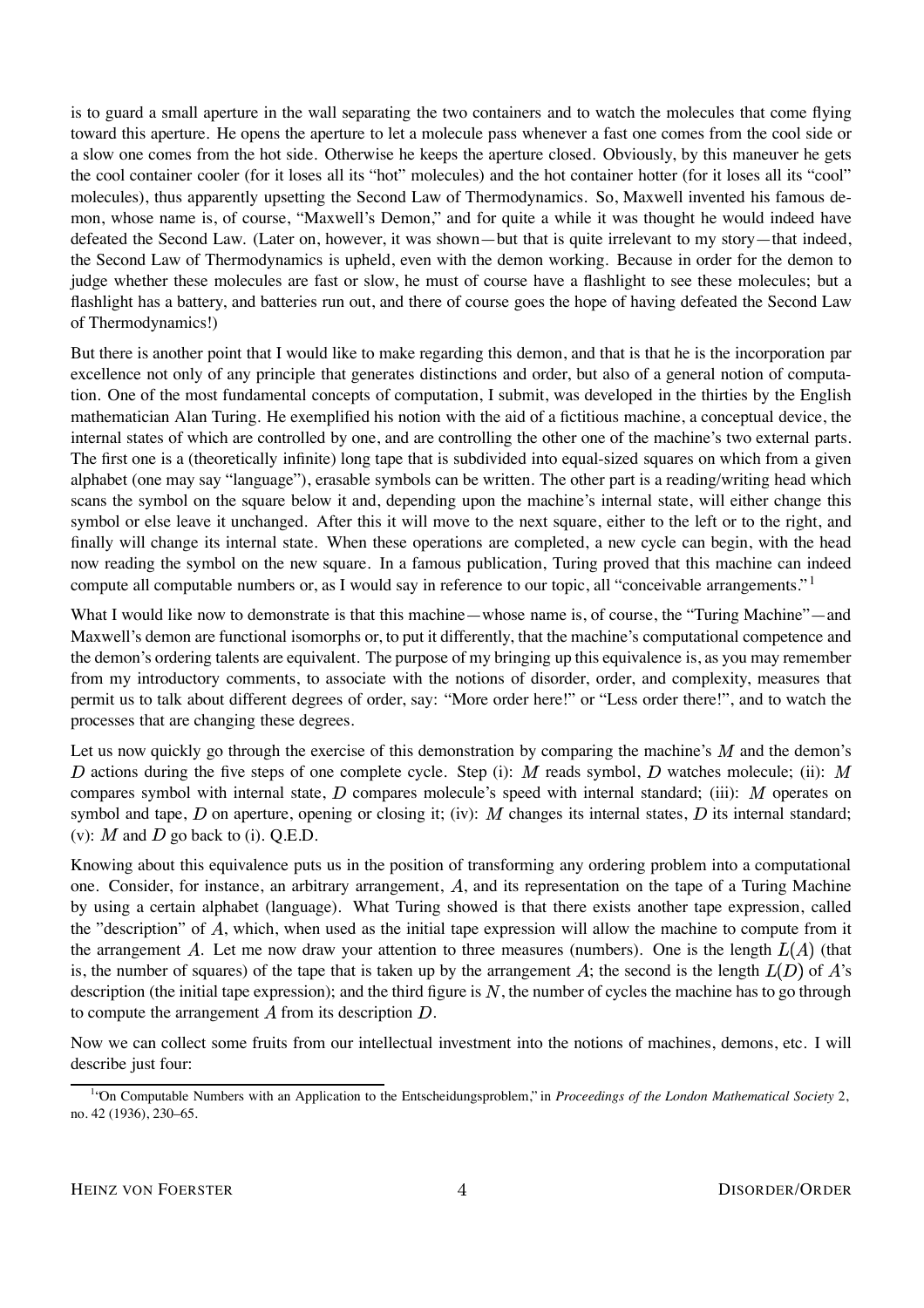### (i) *Order*

If the initial tape expression, the description, isshort, and what isto be computed, the arrangement, is very long  $(L(D) < L(A))$ , then it is quite obvious that the arrangement possesses lots of order: a few rules will generate A. Take A to be  $0, 1, 2, 3, 4, 5, 6, 7, \ldots$ , 999,999, 1,000,000. A suitable description of this arrangement may be: *Each follower equals its precursor + 1*.

#### (ii) *Disorder*

If the length of the description approximates the length of the arrangement, it is clear that we do not understand this arrangement, for the description just parrots the arrangement. Take  $A$  to be:

8, 5, 4, 9, 1, 7, 6, 3, 2, 0.

I challenge the mathematicians present, or any puzzle wizard, to come up with a rule other than: *write 8, 5, 4, . . .* that generates this arrangement.

### (iii) *Complexity*

I propose to use  $N$ , the number of cycles for computing an arrangement, as a measure for the complexity of this arrangement. In other words, I suggest that we associate with the complexity of an arrangement the time it takes the machine to compute it. For instance, during this meeting a juxtaposition molecule/man was made with the suggestion—so I understood—to learn about the properties of human beings from the known properties of molecules. In computational jargon such computations are usually referred to as computations *ab ovo* or, as in our case *ab molecula*. From this point of view it may be not too difficult to see that  $N$ , the number of computational steps, will be so large (e.g., the age of the universe being too short to accommodate  $N$ ) that  $N$  becomes "trans-computational." That means, we can just forget about the whole thing, for we shall never see the end of it!

### (iv) *Language*

The choicest of the four fruits I have left to be the last for you to taste, for it is the most crucial one in my narrative. It is the observation that all the three quantities mentioned before: the length of an arrangement, the length of its description, and the length of computing this arrangement, are drastically changed by changing from one alphabet  $a$  to another one, say,  $b$ . In other words, the degree of disorder or order that can be seen in an arrangement depends in a decisive way upon the choice of language (alphabet) that is used in these operations. Take as an example my telephone number in Pescadero. It is *879-0616*. Shift to another alphabet, say, the binary alphabet. In that language my number is 100001100010001001011000. Should you have difficulties remembering that number, shift back to the former language!

Take as another example the random number sequence 8, 5, 4, etc., I spoke of earlier (point *ii*). I suggest shifting from an alphabet that uses Arabic numerals to one that spells out each numeral in English: 8—eight, 5—five, 4—four, etc., and it becomes clear that under this alphabet the former "random sequence" is well determined, hence has a very short description: it is "alphabetical" (eight, five, four, nine, one, etc.).

Although I could go on with a wealth of examples that would drive home again and again the main points of my argument, in the hope that the foregoing examples suffice I will summarize these points in two propositions. Number one: A computational metaphor allows us to associate the degree of order of an arrangement with the shortness of its description. Number two: The length of descriptions is language-dependent. From these two propositions, a third one, my essential clincher, follows: Since language is not something we discover-it is our choice, and it is we who invent it disorder and order are our inventions!<sup>2</sup>

With this sequence I have come full circle to my introductory claim that I shall once and for all put to rest the question of whether disorder and order are discoveries or our inventions. My answer, I think, is clear.

Let me draw from this constructivist position a few epistemological consequences that are inaccessible to would-be discoverers.

 ${}^{2}$ Except for the Greeks, who believed that it was the Gods who invented language and that we humans are doomed to discover it.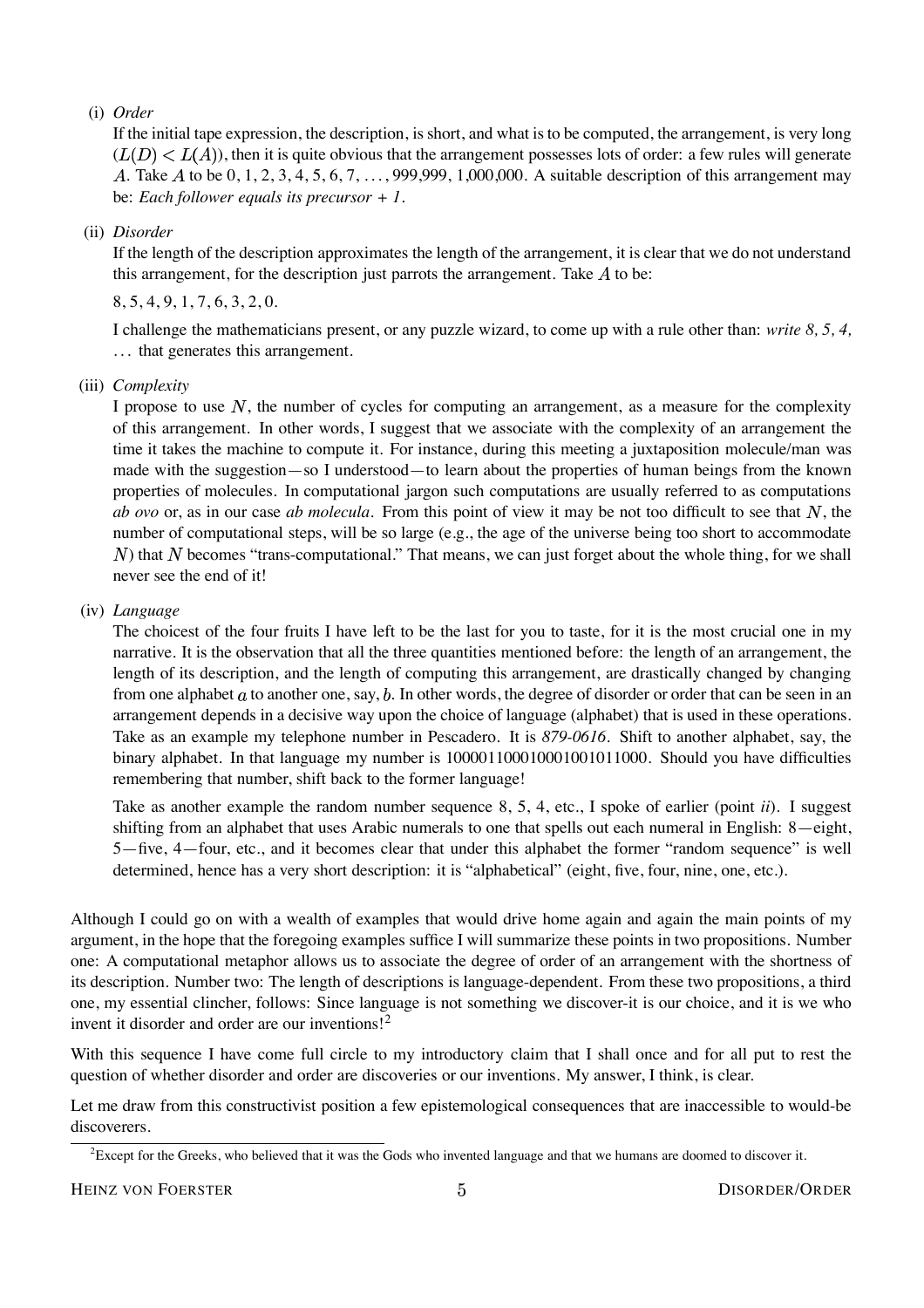One of these is that properties that are believed to reside in things turn out to be those of the observer. Take, for instance, the semantic sisters of Disorder: Noise, Unpredictability, Chance; or those of Order: Law, Predictability, Necessity. The last of these two triads, Chance and Necessity, have been associated until even recently with Nature's working. From a constructivist point of view, Necessity arises from the ability to make infallible deductions, while Chance arises from the inability to make infallible inductions. That is, Necessity and Chance reflect some of *our* abilities and inabilities, and not those of Nature.

More of that shortly. For the moment, however, let me entertain the question of whether there exists a biological backup for these notions. The answer is yes, and indeed, I am very happy that we have just those people around who were producing this very backup that allows me to speak about an organism as an autonomous entity. The original version came from three Chilean neuro-philosophers, who invented the idea of autopoiesis. One of them is sitting here, Francisco Varela; another one is Umberto Maturana, and the third one is Ricardo Uribe, who is now at the University of Illinois. They wrote the first paper in English on the notion of autopoiesis, and in my computer language I would say that autopoiesis is that organization which computes its own organization. I hope that Francisco will not let me down tomorrow and will address himself to the notion of autopoiesis. Autopoiesis is a notion that requires systemic closure. That means organizational, but not necessarily thermodynamic, closure. Autopoietic systems are thermodynamically open, but organizationally closed.

Without going into details I would like to mention that the concept of closure has recently become very popular in mathematics by calling upon a highly developed branch of it, namely, Recursive Function Theory. One of its concerns is with operations that iteratively operate on their outcomes, that is, they are operationally closed. Some of these results are directly associated with notions of self-organization, stable, unstable, multiple and dynamic equilibria, as well as other concepts that would fit into the topic of our symposium.

However, traditionally there have always been logical problems associated with the concept of closure, hence the reluctance until recently to take on some of its problematic aspects. Consider, for example, the relation of an observer to the system he observes. Under closure, he would be included in the system of his observation. But this would be anathema in a science where the rule is "objectivity." Objectivity demands that the properties of the observer shall not enter the descriptions of his observations. This proscription becomes manifest when you submit to any scientific journal an article containing a phrase like "I observed that—." The editor will return it with the correction "It can be observed that. . . " I claim that this shift from "I", to "it" is a strategy to avoid responsibility: "it" cannot be responsible; moreover, "it" cannot observe!

The aversion to closure, in the sense of the observer being part of the system he observes, may go deeper. It may derive from an orthodox apprehension that self-reference will invite paradox, and inviting paradox is like making the goat the gardener. How would you take it if I were to make the following self-referential utterance: "I am a liar." Do I speak the truth? Then I lie. But when I lie, I speak the truth. Apparently, such logical mischief has no place in a science that hopes to build on a solid foundation where statements are supposedly either true or else false.

However, let me say that the problems of the logic of self-reference have been handled very elegantly by a calculus of self-reference, whose author is sitting on my left (Varela). I hope he will not let me down and will give me a bit of self-reference when he speaks tomorrow!

Social theory needs agents that account for the cohesiveness of social structure. Traditionally the agents are seen in sets of proscriptions issued with some dictatorial flavor, usually of the form "Thou shalt not. . . " It is clear that everything I said tonight not only contradicts, but even refutes, such views. The three columns, autonomy, responsibility, choice, on which my position rests, are pointing in the opposite direction.

What would be my counter-proposal? Let me conclude my presentation with a proposition that may well serve as a Constructivist Ethical Imperative: "I shall act always so as to increase the total number of choices."